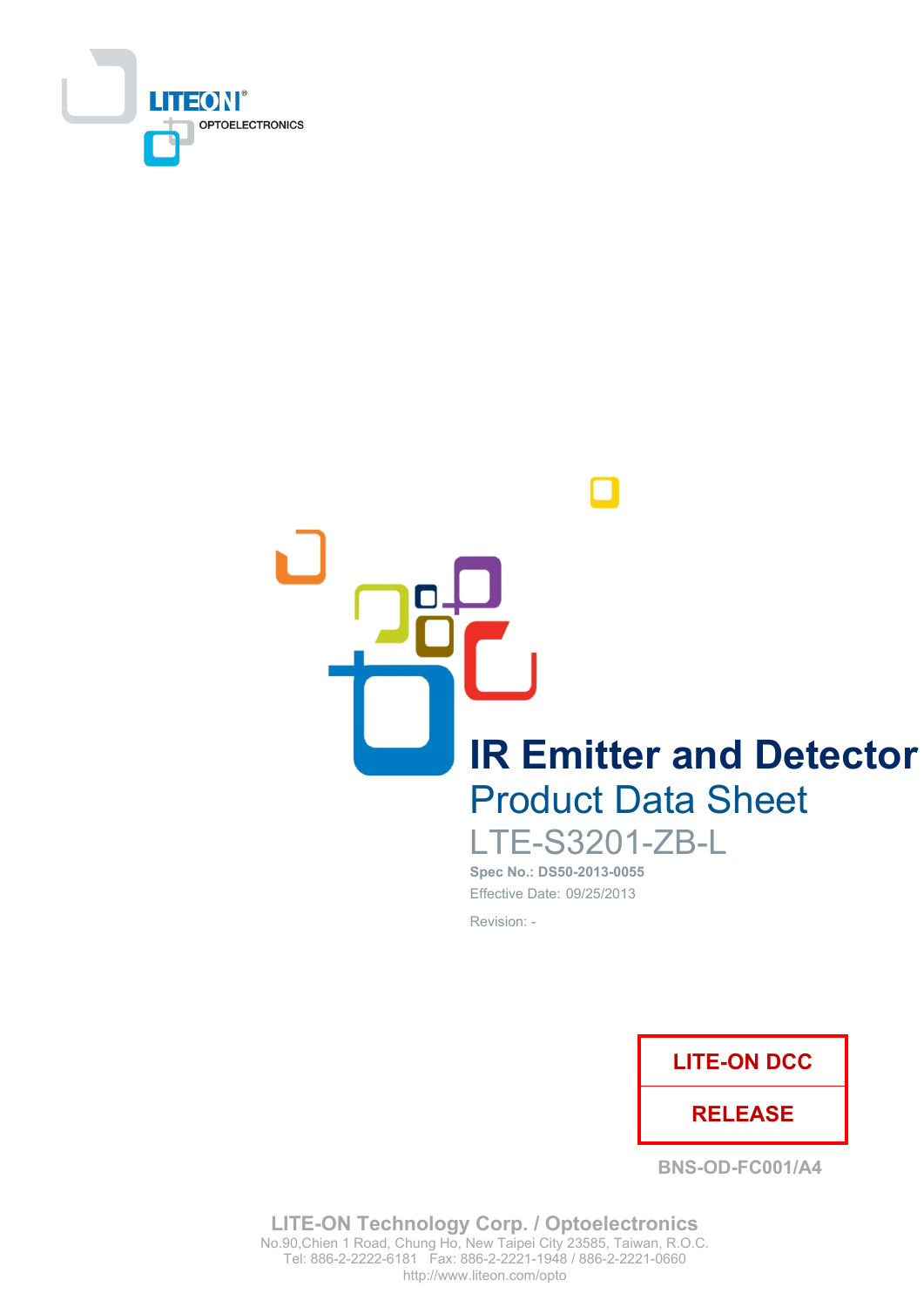

Property of Lite-On Only

### **Features**

- \* Meet ROHS, Green Product.
- \* Package In 8mm Tape On 7" Diameter Reels.
- \* Compatible With Automatic Placement Equipment.
- \* Compatible With Infrared Reflow Solder Process.
- \* EIA STD package.

### **Package Dimensions**



REV.- Sep 2013





Notes:

- 1. All dimensions are in millimeters (inches).
- 2. Tolerance is  $\pm$  0.10 mm (.004") unless otherwise noted.
- 3. Specifications are subject to change without notice.

Part No.: LTE-S3201-ZB-L DATA SHEET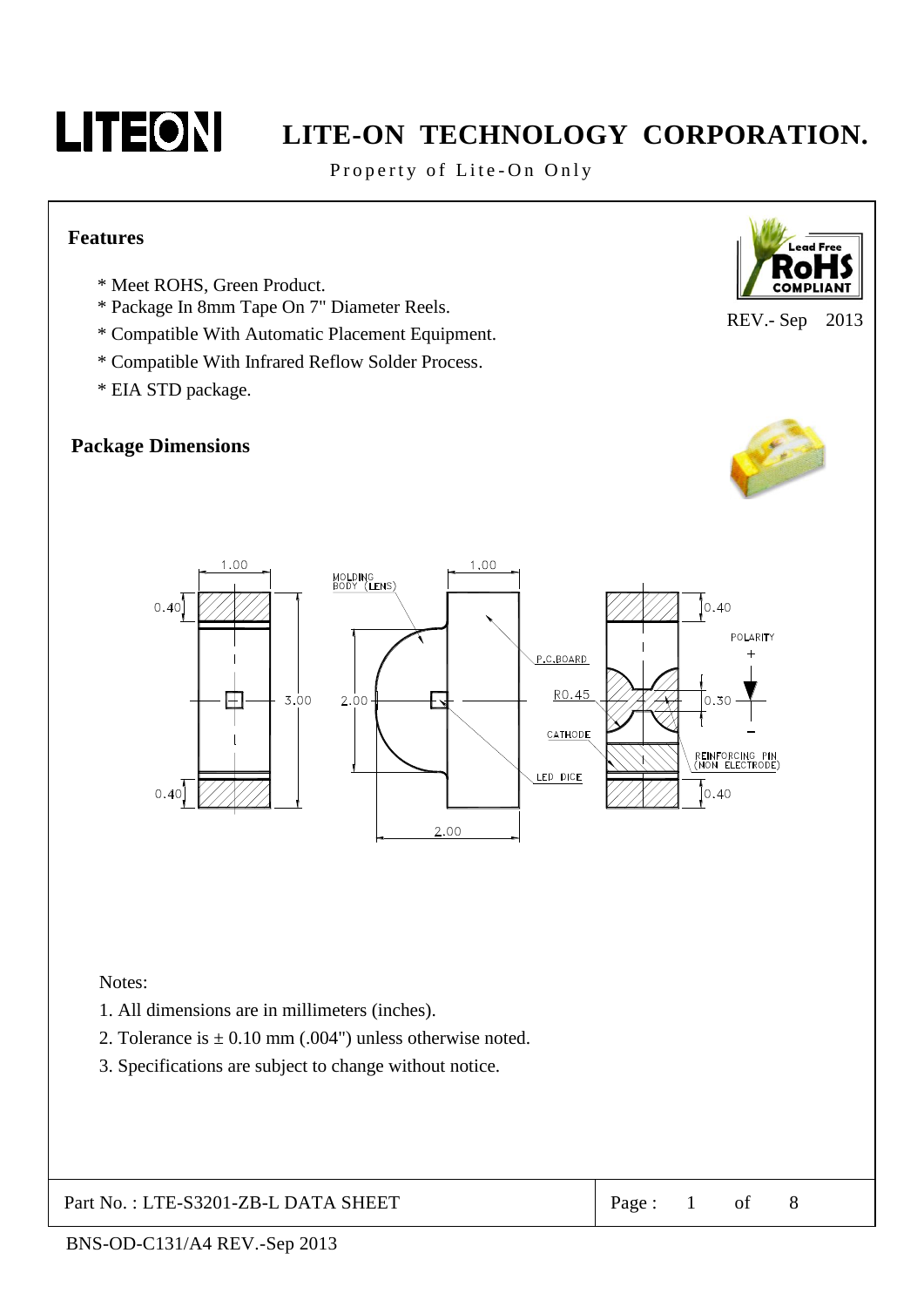

Property of Lite-On Only

### ABSOLUTE MAXIMUM RATINGS AT TA=25°C

| <b>PARAMETER</b>                                | <b>MAXIMUM RATING</b>                  | <b>UNIT</b> |  |
|-------------------------------------------------|----------------------------------------|-------------|--|
| <b>Power Dissipation</b>                        | 75                                     | mW          |  |
| Peak Forward Current (300pps, $10 \mu$ s pulse) |                                        | A           |  |
| <b>Continuous Forward Current</b>               | 50                                     | mA          |  |
| <b>Reverse Voltage</b>                          | 5                                      | V           |  |
| <b>Operating Temperature Range</b>              | $-40^{\circ}$ C to + 85 <sup>°</sup> C |             |  |
| <b>Storage Temperature Range</b>                | $-55^{\circ}$ C to $+100^{\circ}$ C    |             |  |
| Infrared Soldering Condition                    | 260°C For 10 Seconds                   |             |  |

### **Suggestion Profile:**

Suggestion IR Reflow Profile For Pb Free Process

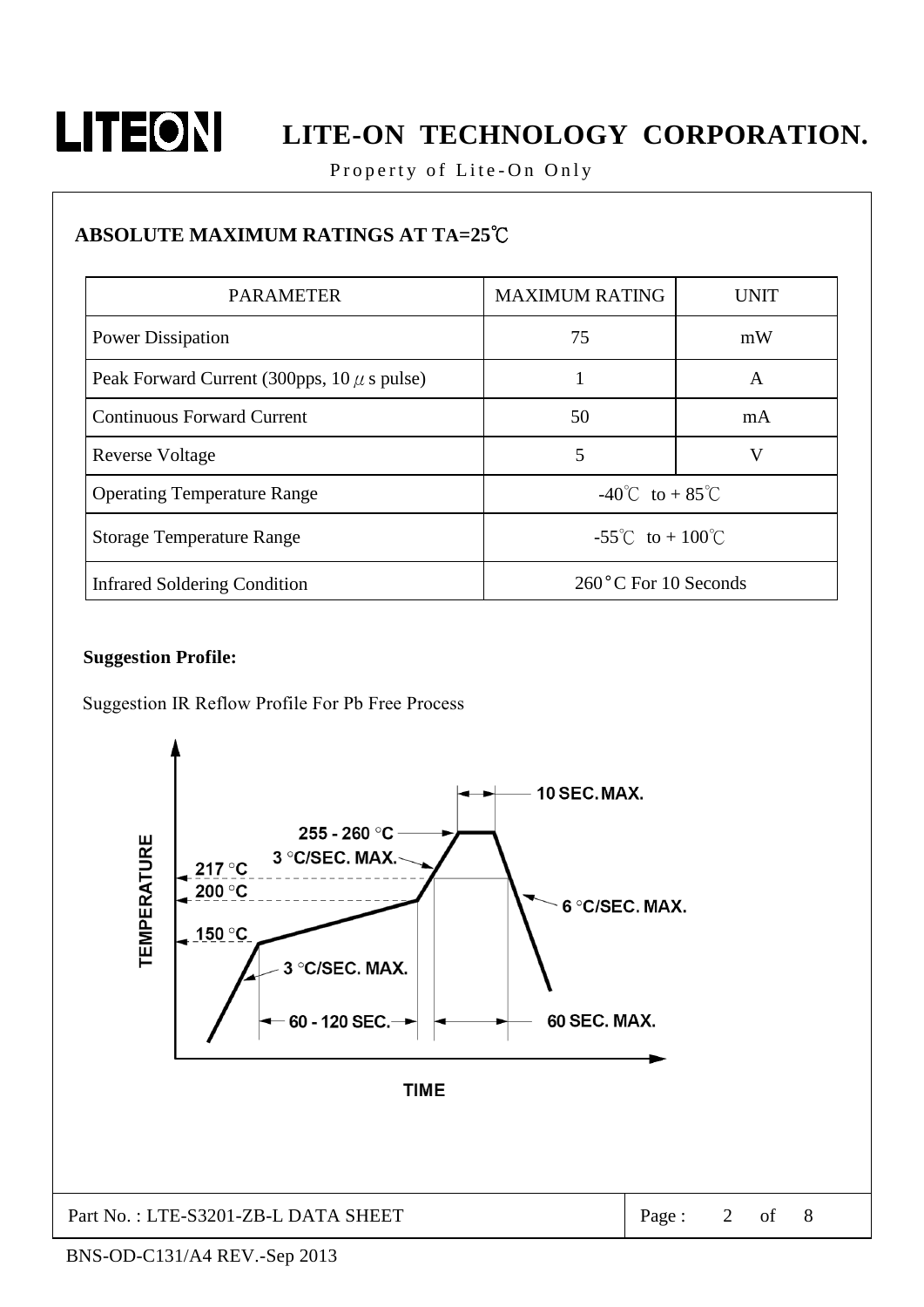

Property of Lite-On Only

### ELECTRICAL OPTICAL CHARACTERISTICS AT TA=25°C

| <b>PARAMETER</b>         | <b>SYMBOL</b>    | MIN. | TYP. | MAX.                     | <b>UNIT</b>  | <b>TEST CONDITION</b> |
|--------------------------|------------------|------|------|--------------------------|--------------|-----------------------|
| <b>Radiant Intensity</b> | $I_{E}$          | 0.5  |      |                          | mW/sr        | $I_F = 20$ mA         |
| Peak Emission Wavelength | $\lambda$ Peak   |      | 940  | -                        | nm           | $I_F = 20mA$          |
| Spectral Line Half-Width | $\Delta \lambda$ |      | 50   |                          | nm           | $I_F = 20mA$          |
| <b>Forward Voltage</b>   | $V_{F}$          |      | 1.2  | 1.6                      | $\mathbf{V}$ | $I_F = 20mA$          |
| <b>Reverse Current</b>   | $I_R$            |      |      | 10                       | $\mu$ A      | $V_R = 5V$            |
| Viewing Angle            | $2\theta_{1/2}$  |      | 130  | $\overline{\phantom{0}}$ | deg.         |                       |

Part No.: LTE-S3201-ZB-L DATA SHEET

Page:  $3$  of

 $\, 8$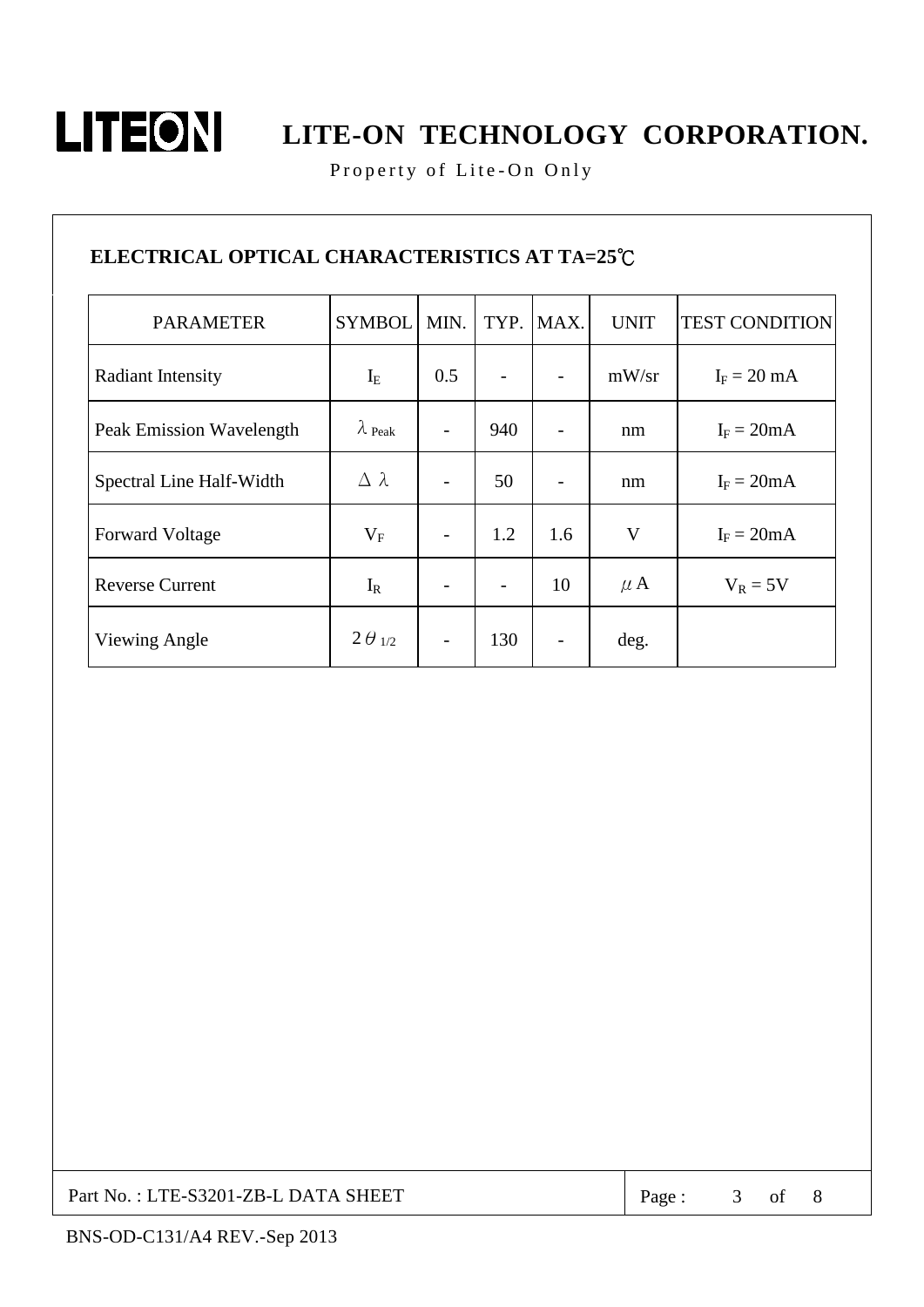

Property of Lite-On Only

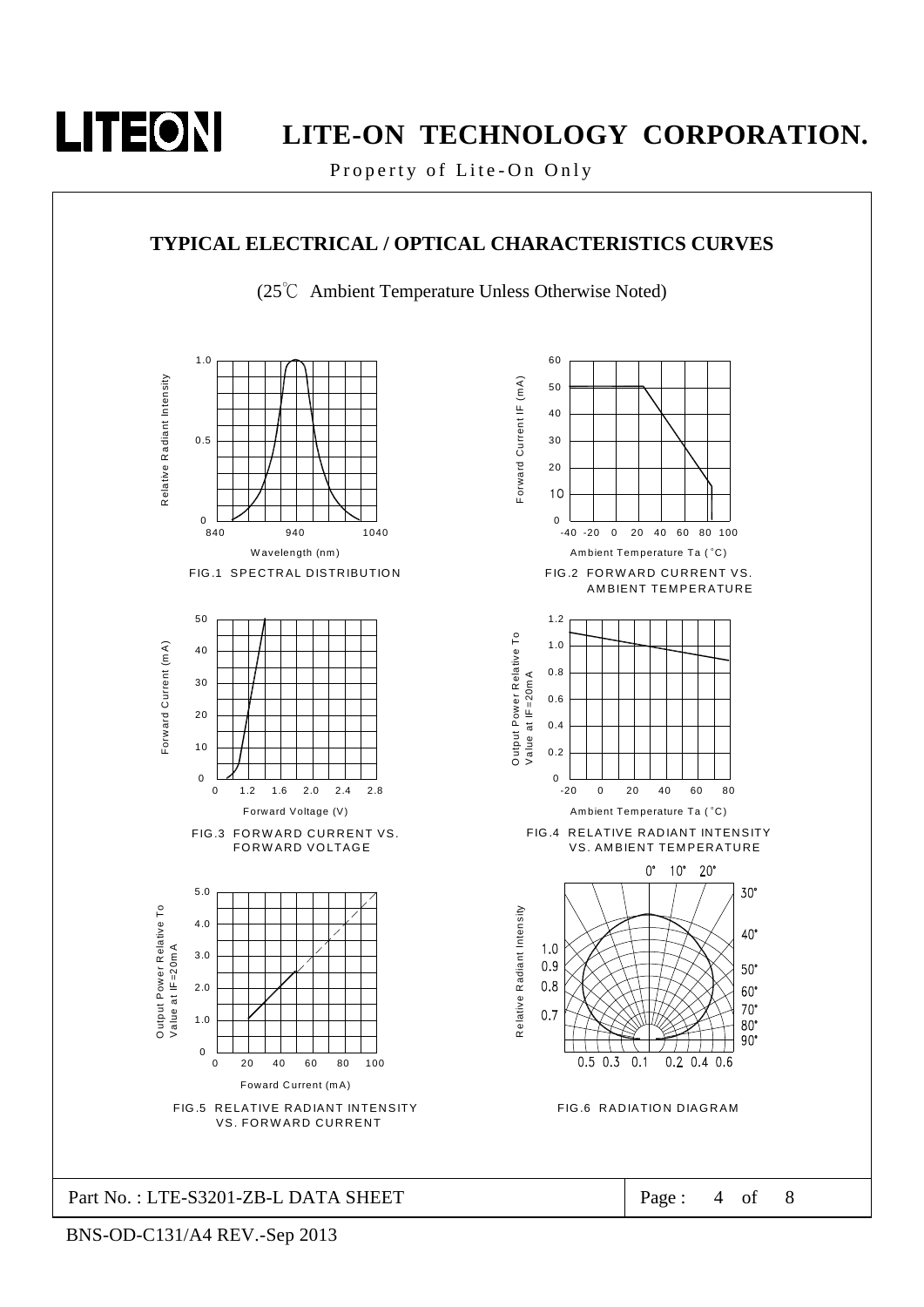

Property of Lite-On Only

### **Cleaning**

Do not use unspecified chemical liquid to clean LED they could harm the package.

If clean is necessary, immerse the LED in ethyl alcohol or in isopropyl alcohol at normal temperature for less one minute.



Part No.: LTE-S3201-ZB-L DATA SHEET

8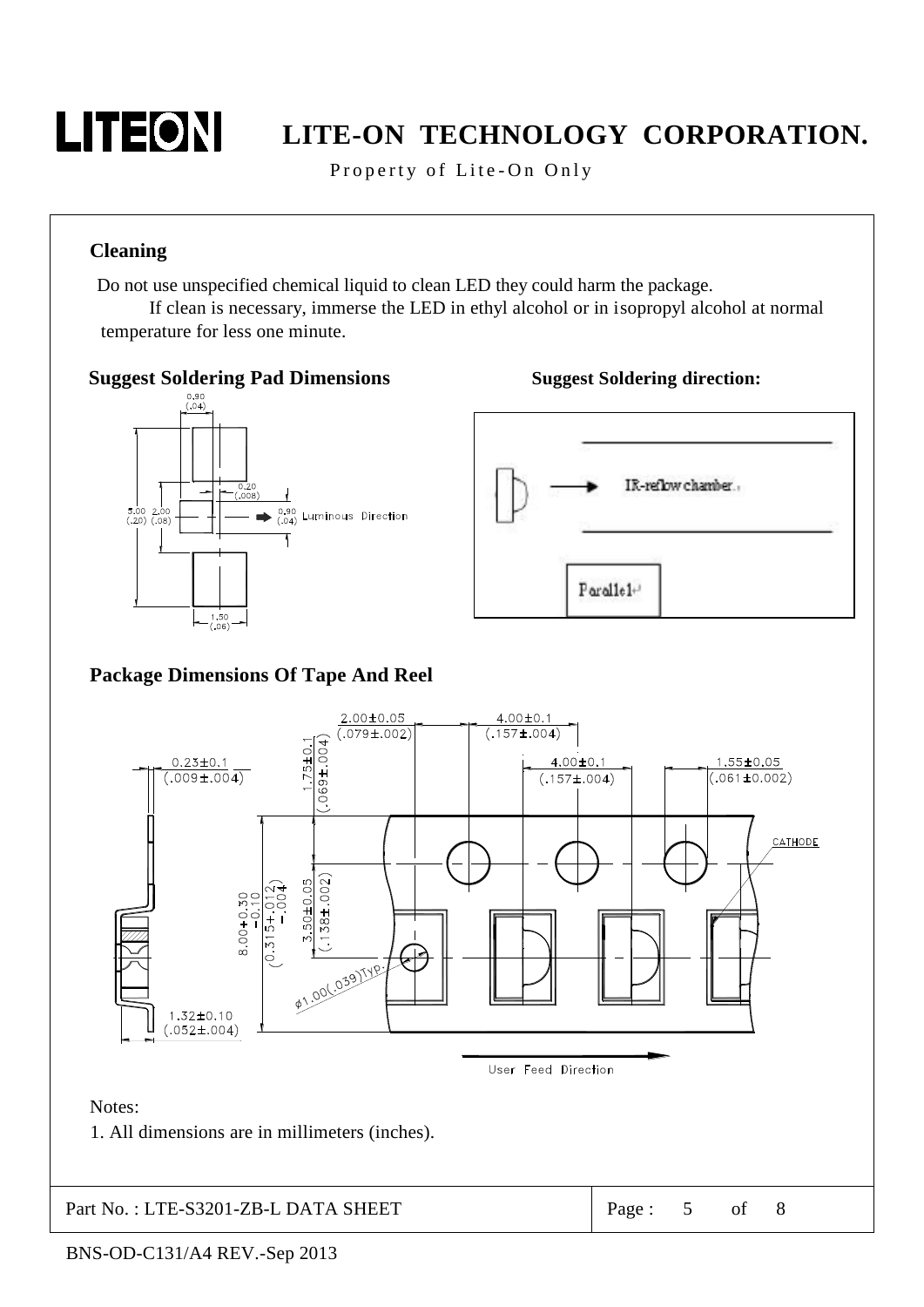

Property of Lite-On Only



Notes:

- 1. All dimensions are in millimeters (inches).
- 2. Empty component pockets sealed with top cover tape.
- 3.7 inch reel-3000 pieces per reel.
- 4. The maximum number of consecutive missing lamps is two.
- 5. In accordance with ANSI/EIA 481-1-A-1994 specifications.

| Part No.: LTE-S3201-ZB-L DATA SHEET | Page: |  |  |  |
|-------------------------------------|-------|--|--|--|
|-------------------------------------|-------|--|--|--|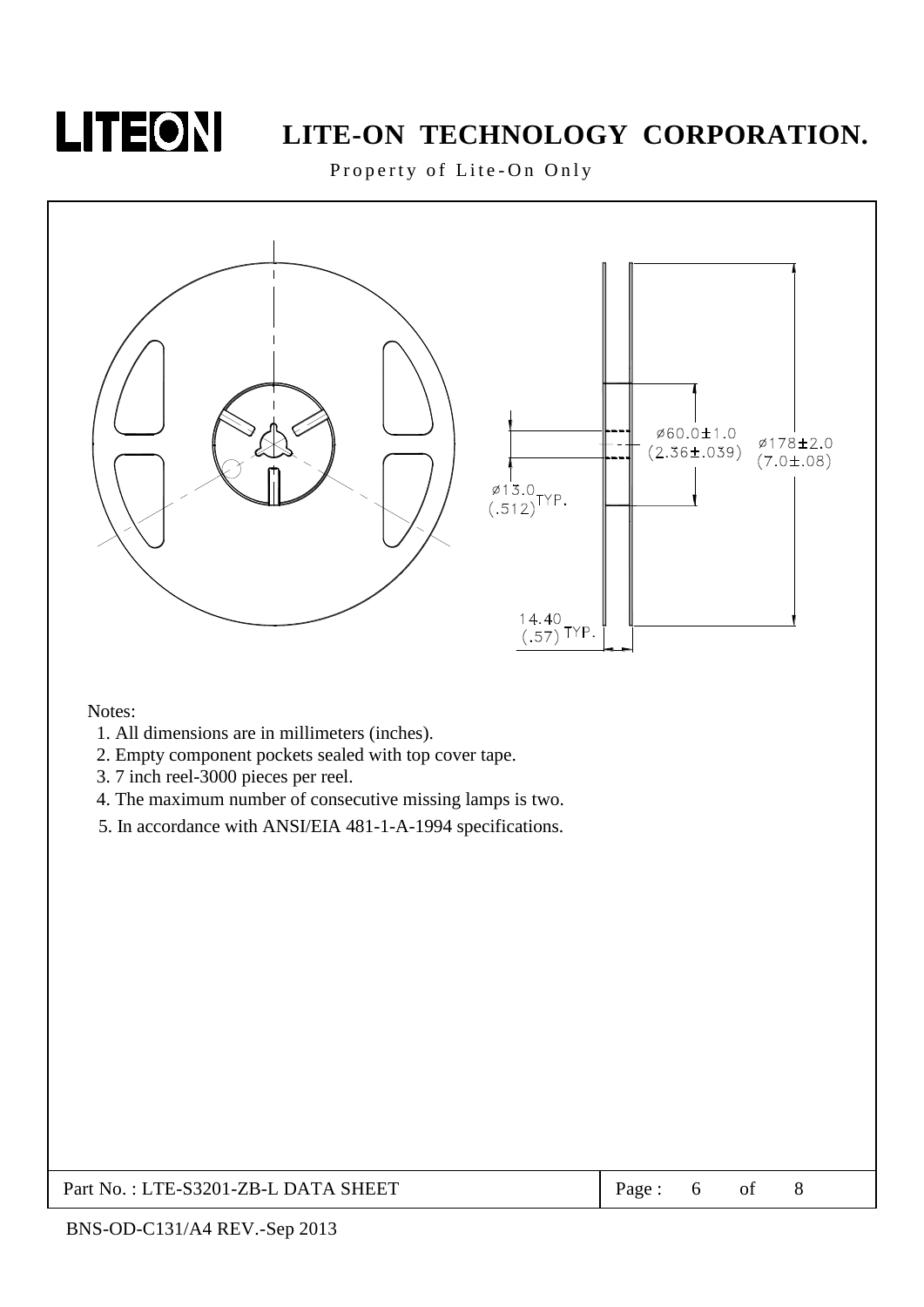# LITEON

# LITE-ON TECHNOLOGY CORPORATION.

### Property of Lite-On Only

### **CAUTIONS**

### 1. Application

The LEDs described here are intended to be used for ordinary electronic equipment (such as office equipment, communication equipment and household applications). Consult Liteon's Sales in advance for information on applications in which exceptional reliability is required, particularly when the failure or malfunction of the LEDs may directly jeopardize life or health (such as in aviation, transportation, traffic control equipment, medical and life support systems and safety devices).

### 2. Storage

The package is sealed:

The LEDs should be stored at 30 °C or less and 90%RH or less. And the LEDs are limited to use within one year, while the LEDs is packed in moisture-proof package with the desiccants inside. The package is opened:

The storage ambient for the LEDs should not exceed  $30^{\circ}$ C temperature or 60% relative humidity. It is recommended that LEDs out of their original packaging are IR-reflowed within one week hrs. For extended storage out of their original packaging, it is recommended that the LEDs be stored in a sealed container with appropriate desiccant, or in a desiccators with nitrogen ambient.

LEDs stored out of their original packaging for more than one week hrs should be baked at about 60 deg C for at least 20 hours before solder assembly.

### 3. Cleaning

Use alcohol-based cleaning solvents such as isopropyl alcohol to clean the LED if necessary.

### 4. Soldering

### **Recommended soldering conditions:**

| Reflow soldering |                               | Soldering iron |                   |  |
|------------------|-------------------------------|----------------|-------------------|--|
| Pre-heat         | $150 - 200$ °C                | Temperature    | 300°C Max.        |  |
| Pre-heat time    | 120 sec. Max.                 | Soldering time | $\beta$ sec. Max. |  |
| Peak temperature | $260^{\circ}$ C Max.          |                | (one time only)   |  |
| Soldering time   | 10 sec. Max. (Max. two times) |                |                   |  |

Because different board designs use different number and types of devices, solder pastes, reflow ovens, and circuit boards, no single temperature profile works for all possible combinations.

However, you can successfully mount your packages to the PCB by following the proper guidelines and PCB-specific characterization.

LITE-ON Runs both component-level verification using in-house **KYRAMX98** reflow chambers and board-level assembly.

The results of this testing are verified through post-reflow reliability testing.

Profiles used at LITE-ON are based on JEDEC standards to ensure that all packages can be successfully and reliably surface mounted.

Figure on page3 shows a sample temperature profile compliant to JEDEC standards.

You can use this example as a generic target to set up your reflow process.

You should adhere to the JEDEC profile limits as well as specifications and recommendations from the

solder paste manufacturer to avoid damaging the device and create a reliable solder joint.

| Part No.: LTE-S3201-ZB-L DATA SHEET | Page: |  |  |  |
|-------------------------------------|-------|--|--|--|
|-------------------------------------|-------|--|--|--|